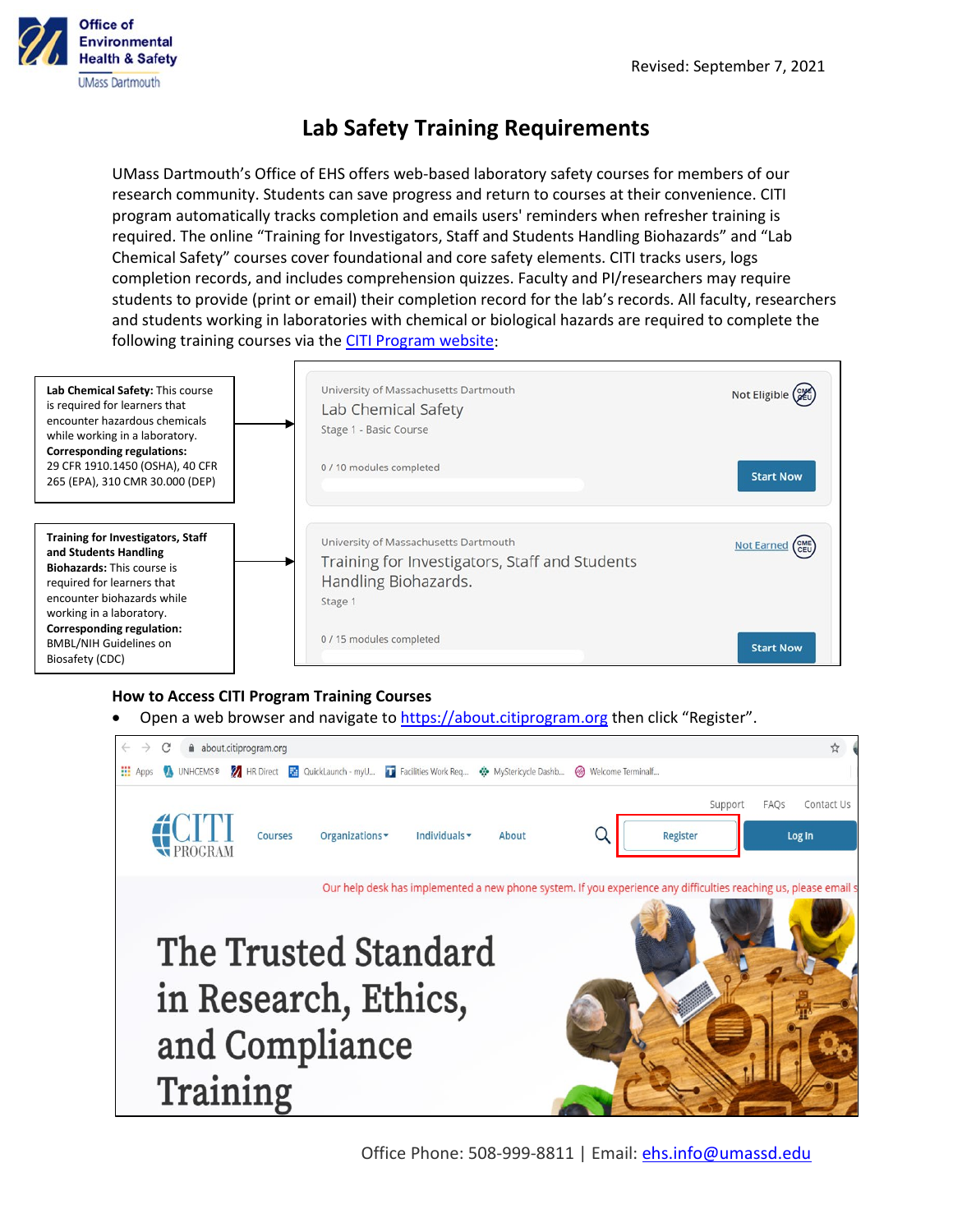

• Scroll down and start type University of Massachusetts Dartmouth or select it from the drop-down list. Check off both boxes below and click "Continue to Create Your CITI Program Username/Password" to continue registration.

| <b>CITI - Learner Registration</b>                                                                                                                                                 |  |  |  |
|------------------------------------------------------------------------------------------------------------------------------------------------------------------------------------|--|--|--|
| Steps: 1 2 3 4 5 6 7                                                                                                                                                               |  |  |  |
| Select Your Organization Affiliation                                                                                                                                               |  |  |  |
| This option is for persons affiliated with a CITI Program subscriber organization.                                                                                                 |  |  |  |
| To find your organization, enter its name in the box below, then pick from the list of choices provided.                                                                           |  |  |  |
| University of Massachusetts Dartmouth                                                                                                                                              |  |  |  |
| University of Massachusetts Dartmouth only allows the use of a CITI Program username/password for access. You will<br>create this username and password in step 2 of registration. |  |  |  |
| I AGREE to the Terms of Service and Privacy Policy for accessing CITI Program materials.                                                                                           |  |  |  |
| I affirm that I am an affiliate of University of Massachusetts Dartmouth.                                                                                                          |  |  |  |
| Continue To Create Your CITI Program Username/Password                                                                                                                             |  |  |  |

• For steps 3-7, continue to fill in your personal information and preferences to continue.

| <b>Personal Information</b>                   |                                                                                                                                                                                                                                               | Create your Username and Password                                                                                                                                                                                                     |  |
|-----------------------------------------------|-----------------------------------------------------------------------------------------------------------------------------------------------------------------------------------------------------------------------------------------------|---------------------------------------------------------------------------------------------------------------------------------------------------------------------------------------------------------------------------------------|--|
| * indicates a required field.                 |                                                                                                                                                                                                                                               | * indicates a required field.<br>Your username should consist of 4 to 50 characters. Your username is not case sensitive: "A12B34CD" is the same as<br>"a12b34cd". Once created, your username will be part of the completion report. |  |
| * First Name<br>Jerry                         | * Last Name<br>Smith                                                                                                                                                                                                                          | * User Name<br>jsmitty8                                                                                                                                                                                                               |  |
| * Email Address<br>jsmith12@umassd.edu        | * Verify email address<br>jsmith12@umassd.edu                                                                                                                                                                                                 | Your password should consist of 8 to 50 characters. Your password IS case sensitive; "A12B34CD" is not the same as<br>"a12b34cd".<br>* Verify Password<br>* Password                                                                  |  |
| address.                                      | We urge you to provide a second email address, if you have one, in case messages are blocked or you lose the ability to<br>access the first one. If you forget your username or password, you can recover that information using either email | <br><br>Please choose a security question and provide an answer that you will remember. NOTE: If you forget your login<br>information, you will have to provide this answer to the security question in order to access your account. |  |
| Secondary email address<br>jsmith12@gmail.com | Verify secondary email address<br>jsmith12@gmail.com                                                                                                                                                                                          | * Security Question<br>What's your pet's name?<br>* Security Answer                                                                                                                                                                   |  |
| <b>Continue To Step 3</b>                     |                                                                                                                                                                                                                                               | coco<br><b>Continue To Step 4</b>                                                                                                                                                                                                     |  |